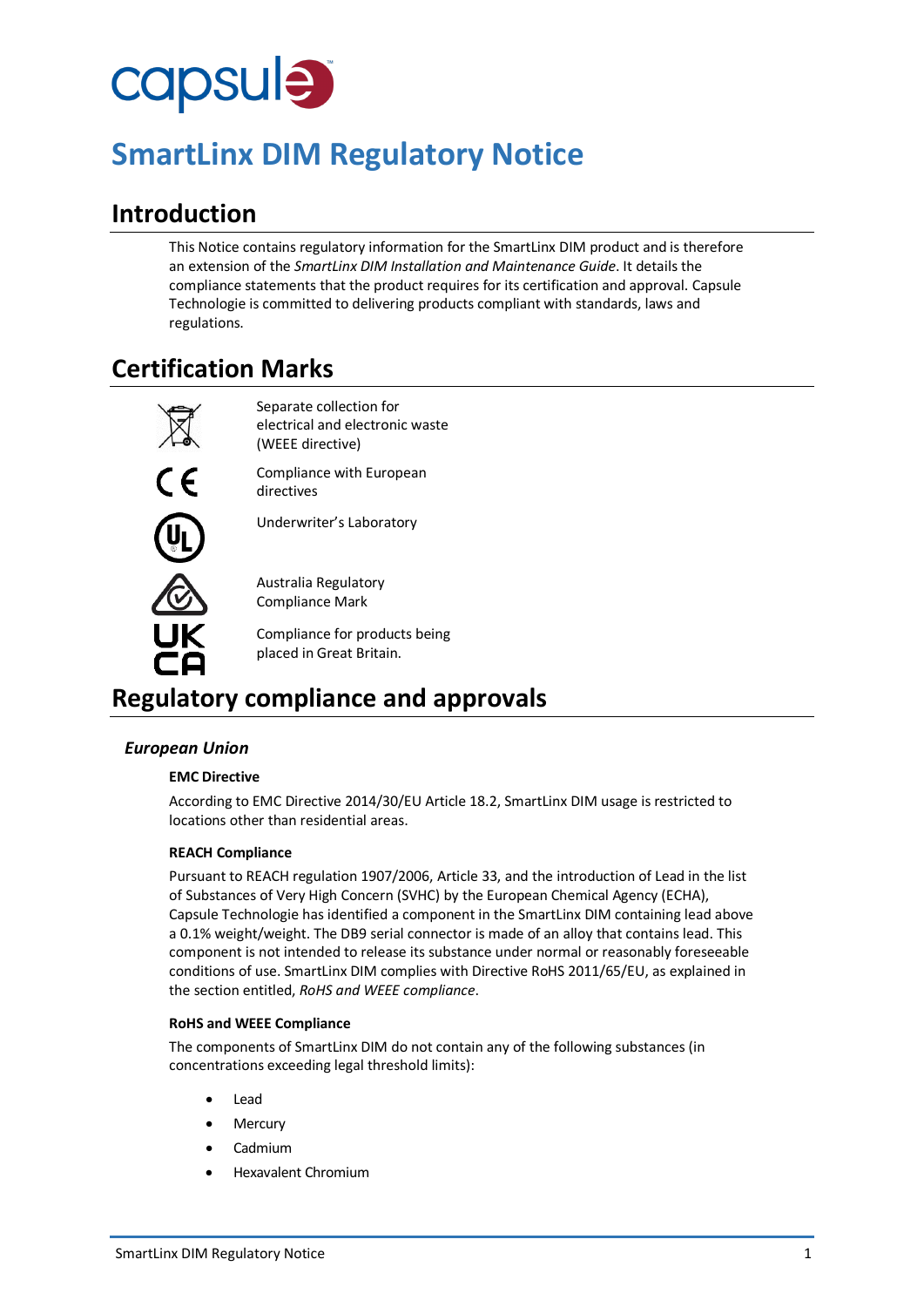

- Polybrominated Biphenyls (PBB)
- Polybrominated Diphenyl Ethers (PBDE)
- Bis(2-Ethylhexyl) phthalate (DEHP)
- Benzyl butyl phthalate (BBP)
- Dibutyl phthalate (DBP)
- Diisobutyl phthalate (DIBP)

#### *Great Britain*

For a copy of the full UKCA Declaration of Conformity, contact your Capsule Technologie representative.

#### **RoHS compliance**

The SmartLinx DIM does NOT contain any of the following substances (in concentrations exceeding legal threshold limits):

- Lead
- **Mercury**
- Cadmium
- Hexavalent Chromium
- Polybrominated Biphenyls (PBB)
- Polybrominated Diphenyl Ethers (PBDE)
- Bis(2-Ethylhexyl) phthalate (DEHP)
- Benzyl butyl phthalate (BBP)
- Dibutyl phthalate (DBP)

#### *Japan*

#### **RoHS Compliance**

For more information about the Japan RoHS compliance, refer to the website at [https://capsuletechnologies.com/notices.](https://capsuletechnologies.com/notices)

#### *Thailand*

#### **RoHS Compliance**

SmartLinx DIM complies with Thailand Notification of Ministry of Industry No. 3865 (B.E. 2551) of 2008

#### *United States*

#### **Federal Communications Commission**

SmartLinx DIM complies with Part 15 of the FCC Rules. Operation is subject to two conditions:

- This device may not cause harmful interference
- This device must accept any interference received, including interference that may cause undesired operation.

**Warning:** Changes or modifications not expressly approved by Capsule could void the user's authority to operate the equipment.

**Note**: This equipment has been tested and found to comply with the limits for a Class B digital device, pursuant to part 15 of the FCC Rules. These limits are designed to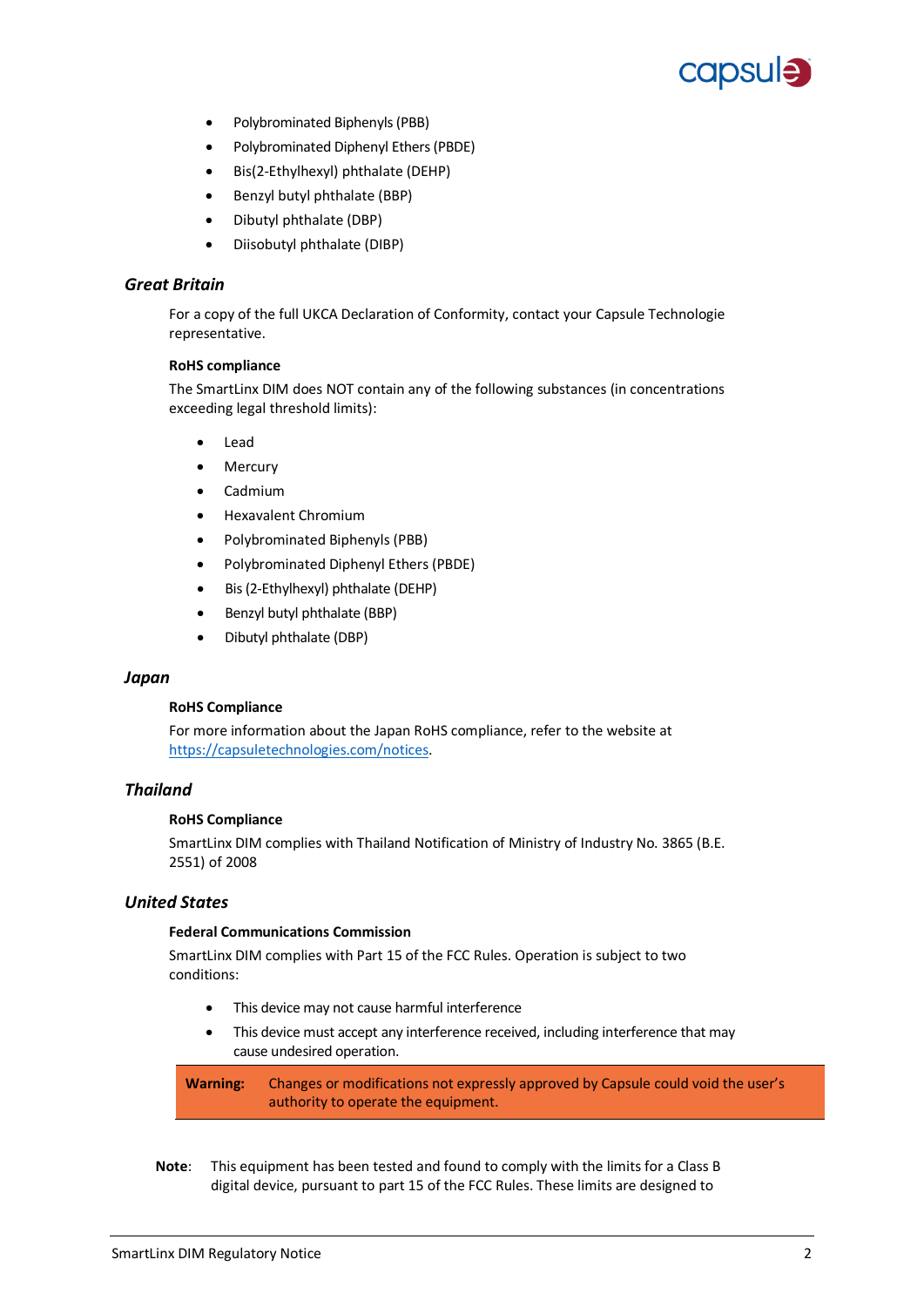

provide reasonable protection against harmful interference in a residential installation. This equipment generates, uses and can radiate radio frequency energy and, if not installed and used in accordance with the instructions, may cause harmful interference to radio communications. However, there is no guarantee that interference will not occur in a particular installation. If this equipment does cause harmful interference to radio or television reception, which can be determined by turning the equipment off and on, the user is encouraged to try to correct the interference by one or more of the following measures:

- Reorient or relocate the receiving antenna.
- Increase the separation between the equipment and receiver.

- Connect the equipment into an outlet on a circuit different from that to which the receiver is connected.

- Consult the dealer or an experienced radio/TV technician for help

### **Standards**

| <b>Field</b>   | <b>Standard</b>                         |
|----------------|-----------------------------------------|
| <b>EMC/EMI</b> | • FCC 47 CFR Part 15 subpart B          |
|                | CAN ICES-003 B / NMB-003 B<br>$\bullet$ |
|                | CISPR <sub>32</sub><br>$\bullet$        |
|                | CISPR <sub>24</sub><br>$\bullet$        |
| Safety         | IEC 60950-1                             |

## **Disposal**

As you use the SmartLinx DIM, you will accumulate solid wastes that require proper disposal or recycling.

#### *Recycling and the Environment*

Improper disposal of IT and medical equipment can have a negative impact on health and the environment. We recommend that you dispose of all Capsule products at an appropriate facility to enable recovery and recycling. You can also recycle packaging and guides according to local recycling regulations.

In the European Union, Capsule can provide take-back and recycling solutions free of charge to its customers. If you want to have your old Capsule products recycled, check the Capsule website or contact your local Capsule representative.